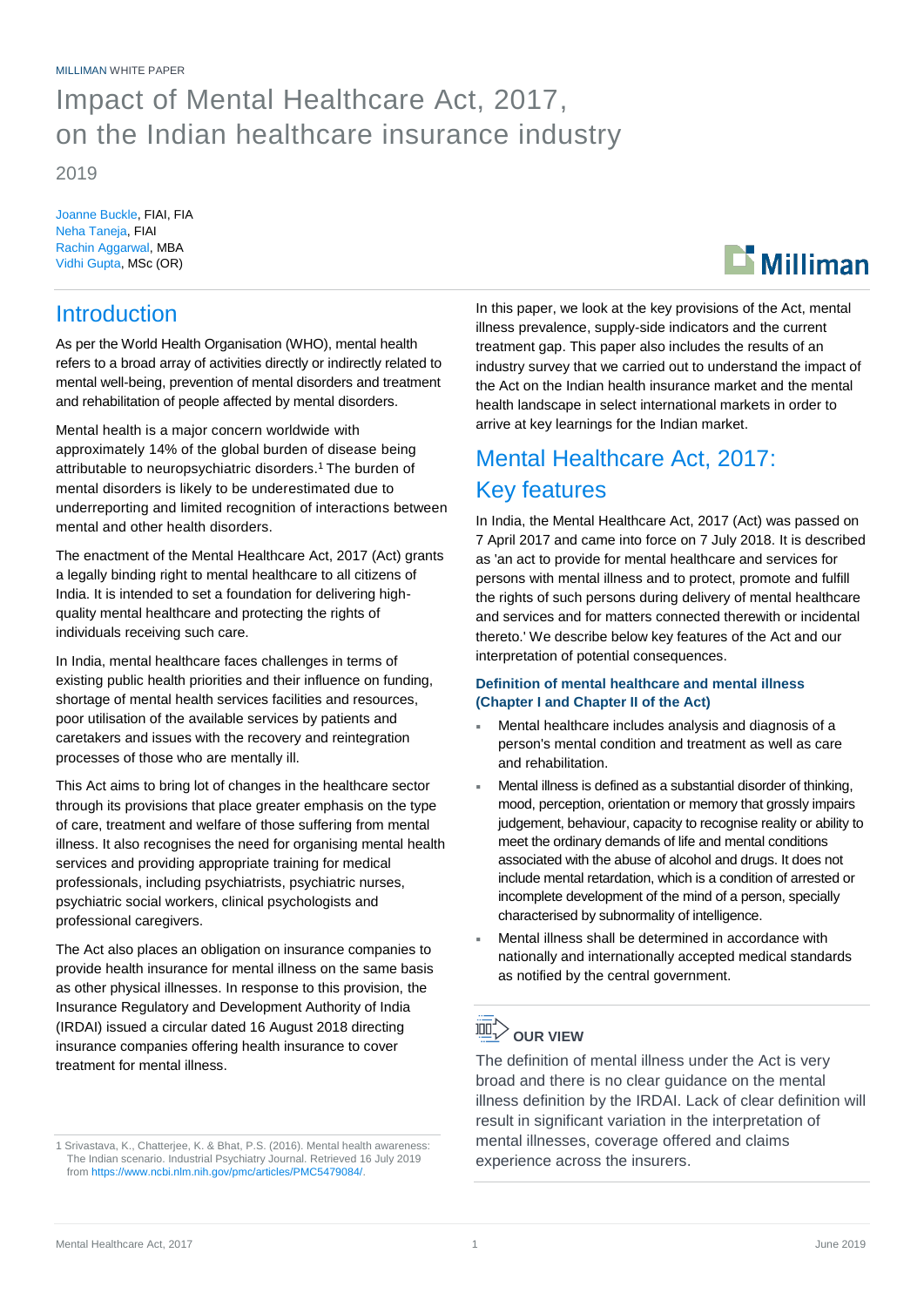#### **Rights of people with mental illness (Chapter III and Chapter IV of the Act)**

- There is a provision of the right to advance directive, which allows a person to choose the preferred way of care and appoint a nominated representative.
- A person with mental illness has the right to confidentiality with respect to mental health, mental healthcare and treatment.

## **DUR VIEW**

Consumers' right to preferred treatment under the advanced directive offers greater choice of treatment. Insurers may need to consider appropriate claims management strategies along with the type and range of treatments to offer given their impact on the cost and ability to deliver those services.

#### **Insurance provision (Chapter V of the Act)**

The Act requires insurers to make provisions for medical insurance for the treatment of mental illness on the same basis as is available for those with physical illnesses.

## **DUR VIEW**

There are several considerations for insurers when offering cover for mental illness. These considerations include but are not limited to:

**Product design:** Given the uncertainty around definitions, a robust product design clearly defining the coverage can help limit risk arising from mental illness cover.

**Pricing:** In the absence of insured data, insurers will need to look at alternative data sources to price mental illness cover.

**Underwriting:** Given the difficulty with diagnosis of mental illness and higher prevalence of comorbidities, both physical and mental, insurers will need to revisit the underwriting guidelines for appropriate risk assessment.

**Claims management:** Claims assessors will need to be trained to validate and manage mental health claims.

**Reserving:** The greater the uncertainty around the coverage, the greater will be the need to hold higher reserves to meet the claims.

#### **Supply provision (Chapter I, V, VII, VIII, X and XI of the Act)**

- The Act mandates sufficient provision of mental health services through the establishment of:
	- − Acute mental healthcare services such as outpatient and inpatient services
	- − Halfway houses, sheltered accommodation and supported accommodation
	- Mental health services to support the family of the patient or home-based rehabilitation
	- − Hospital and community-based rehabilitation establishments and services
	- − Child and old age mental health services
- The Act requires government to integrate mental health services into general healthcare services at all levels of healthcare including primary, secondary and tertiary healthcare and in all health programmes run by the government.
- As per the Act, mental healthcare professionals include professionals having a postgraduate degree (Ayurveda) in Mano Vigyan (psychology) and Manas Roga (psychiatric diseases) or a postgraduate degree (Unani) in Moalijat (Nafasiyatt) or a postgraduate degree (Siddha) in Sirappu Maruthuvam.
- The Act offers a decentralised model, placing obligations on central and state government to put infrastructure, resources and budgets in place to bridge the deficit in mental health services and facilities. The Act also requires establishment of central and state mental health authorities.

## **DUR VIEW**

As per the National Mental Health Survey (NMHS) 2015- 2016 report, detailed evaluation of the surveyed mental health facilities showed that those facilities were suffering from shortage of staff, lack basic infrastructure and have inadequate funds. Once the Act is fully implemented, the improved supply of mental healthcare services through increased funding and greater private investment, together with increased awareness, is likely to result in higher utilisation to meet current pent-up demand. Insurers will require adequate tie-ups with mental healthcare providers to meet this increased demand. Given the current supply shortage, provider contracting will be key for insurers to manage claims costs in the long-run.

A mental health review board formed by the states will make decisions on what treatments to offer at government facilities. This may impact the type and range of treatments insurers offer under their health insurance policies at a state level.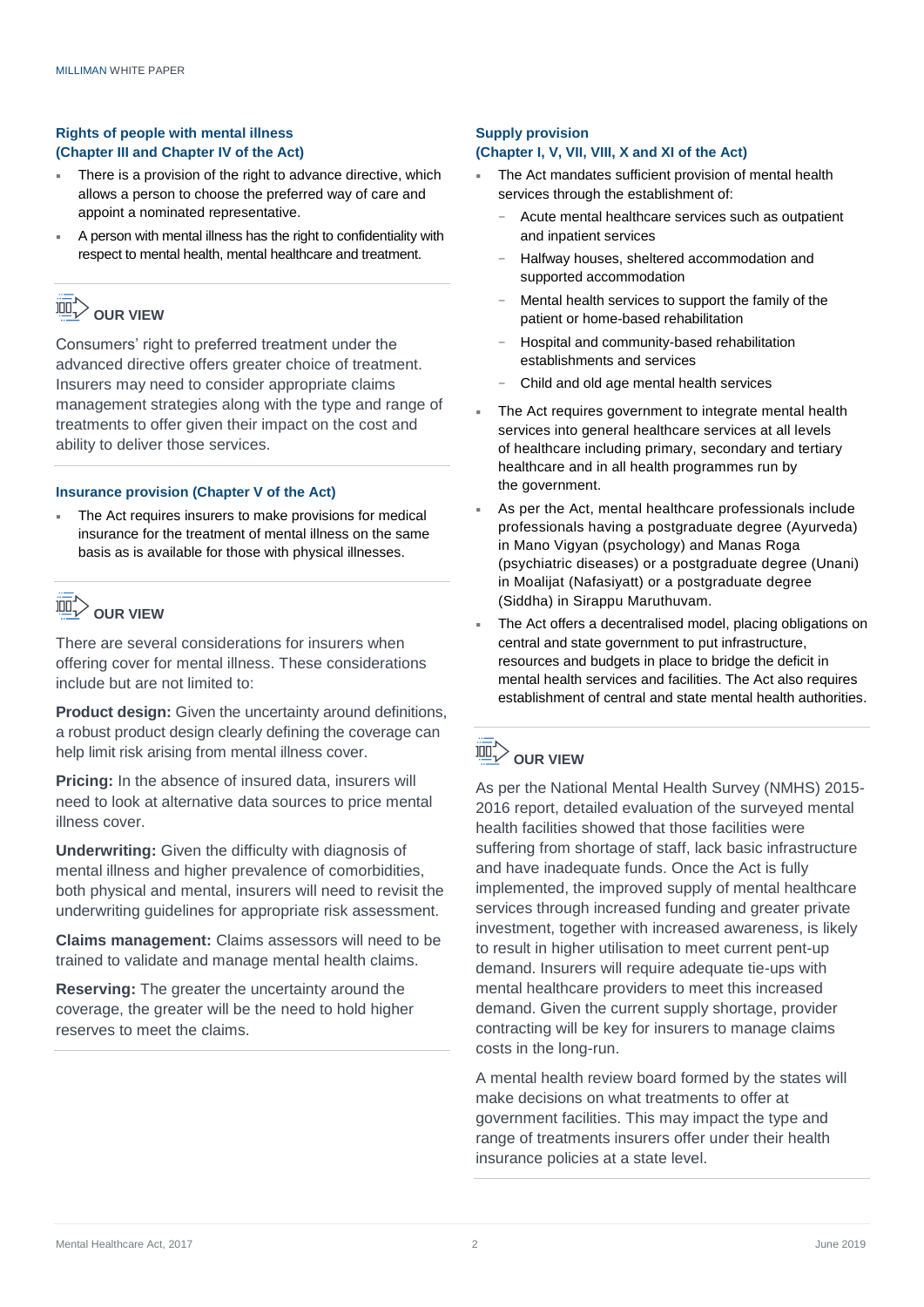#### **Admissions, discharge and treatment (Chapter XII of the Act)**

- For the purposes of the Act, 'independent patient or an independent admission' refers to the admission to a mental health establishment of a person with mental illness who has the capacity to make mental healthcare and treatment decisions or requires minimal support in making such decisions.
- The admission of a person with mental illness to a mental health establishment shall be limited to a period of 30 days. If the patient requires further treatment, two psychiatrists will examine the case for admission beyond 30 days. As per the law, the patient is admitted for a maximum period of 90 days and a medical officer or mental health professional has to inform the concerned board for permission. It can further be extended for 120 days at the first instance and thereafter for 180 days each time after complying with the provisions of this section of the Act.
- There is a separate provision for treatment of women with children below the age of 3 years and minors.
- An independent patient may leave the mental health establishment without the consent of the medical officer or mental health professional in charge of such establishment. A mental health professional may prevent discharge under certain circumstances for a period of 24 hours to allow for the assessment necessary for admission.
- The Act prohibits the use of electroconvulsive therapy (ECT) on minors and without the use of muscle relaxants and anesthesia for others. It also prohibits sterilisation and solitary confinement or seclusion of mentally ill people.
- The Act assures free treatment to those who are homeless or below the poverty line.

## **DUR VIEW**

Insurers need to consider how the provisions related to admissions and discharge, especially those related to long-term institutional care, affect their claims authorisation processes and expected claims experience.

#### **Public awareness (Chapter VI of the Act)**

Government shall ensure that the provisions of this Act are given wide publicity at regular intervals through public media, including television, radio, print and online media.

## **DUR VIEW**

Increased publicity and public awareness is likely to have an impact on the utilisation of services and hence the overall claims experience of insurers.

#### **Offences and penalties (Chapter XV of the Act)**

Unregistered mental health establishments and professionals will be penalised under the Act.

## $\overline{\text{Im}}$  $\triangleright$  our view

Penalties and punishments will help ensure that only registered mental health establishments and professionals offer treatment and will help maintain the quality of services offered under the insurance cover.

#### **Miscellaneous (Chapter XVI of the Act)**

A person who attempts suicide shall be presumed to be suffering from mental illness at that time and will not be punished under the Indian Penal Code.



Attempted suicide is not covered currently under a typical health insurance plan. Insurers need to consider the implications of covering attempted suicide as per this provision of the Act. As per the NMHS 2015-2016 report, the proportion of respondents having the risk of suicide in the past month was 6.0%, with high risks of suicide recognised among 0.9% of subjects. The medical costs alone for treating attempted suicide could vary from INR 10,000 to INR 100,000 per person based on the severity of the attempt.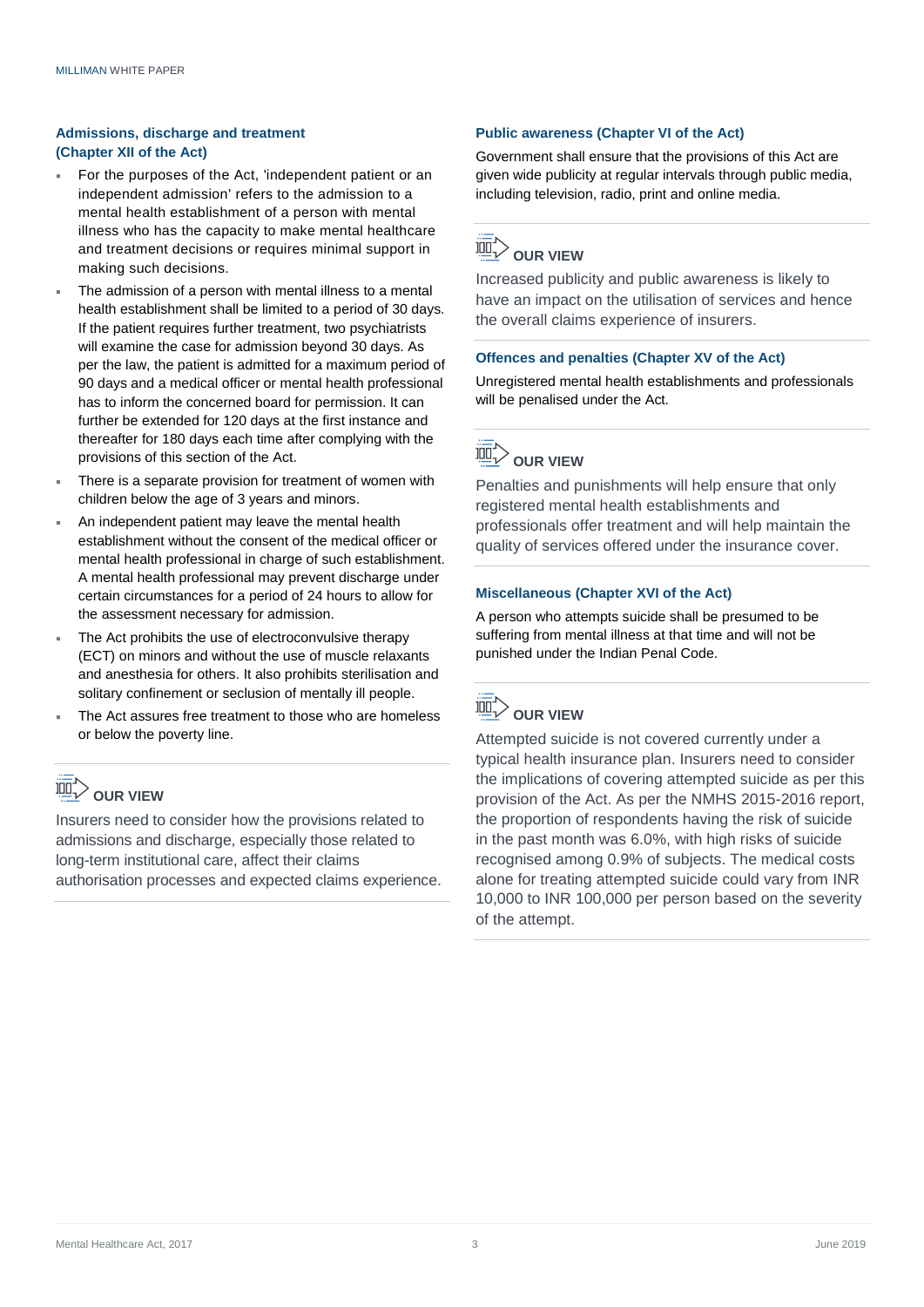### Mental health in India: Demand

For this section, we have relied on the 2015-2016 National Mental Health Survey (NMHS), undertaken by the National Institute of Mental Health and Neurosciences (NIMHANS).

#### **Cause**

Mental health illness occurs in a variety of forms and symptoms can overlap, making disorders difficult to diagnose. A variety of factors contribute to the onset of a mental illness and many of these conditions are caused by a combination of biological, psychological and environmental factors.<sup>2</sup>

#### **FIGURE 1: MENTAL DISORDER CAUSES**



#### **Classification and types**

Mental disorders can be divided into two broad groups:

#### **Common mental disorder (CMD)**

- CMDs represent a group of highly common disorders often misdiagnosed as physical illnesses. They include substance use disorder, depressive disorder and neurotic and stress-related disorders.
- CMDs are the causation and consequences of several noncommunicable disorders (NCDs).

#### **Severe mental disorder (SMD)**

- SMDs are predominantly a result of genetic factors. They include schizophrenia, bipolar disorders and severe depression with psychotic features.
- Life expectancy of people with SMDs is estimated to be as much as 30 years less compared to the general population.

Mental illnesses are of different types and have different degrees of severity. There are more than 300 mental disorders listed in the Diagnostic and Statistical Manual of Mental Disorders, 5th Edition (DSM-5). We have focused on the most prevalent ones in India.

#### **Prevalence**

- The NMHS report estimates current and lifetime prevalence rates for mental illnesses in India.
	- Current prevalence rate is the proportion of a population who has the condition at some point during a given period, and includes people who already have the condition at the start of the study period as well as those who acquire it during that period.
- − Lifetime prevalence rate is the proportion of a population who at some point in their lives (up to the time of assessment) have experienced the condition.
- As the current prevalence rates are more relevant for the purpose of this report, we have limited our findings in the subsequent sections of this report to include only the current prevalence rates.
- As per the NMHS report, the current prevalence rate for overall mental morbidity of the population was 10.6%.
- The prevalence rates listed in the report are weighted prevalence rates for adults over 18 years only, with weightings based on the sampling techniques as described in the survey report.
- Figure 2 shows the current overall prevalence rates by key risk factors, classifying the population into different risk levels that could potentially help insurers identifying substandard risks when offering mental health cover.

#### **FIGURE 2: OVERALL MENTAL MORBIDITY PREVALENCE RATE BY KEY RISK FACTORS**

| <b>RISK FACTORS</b>             |                          | <b>CURRENT PREVALENCE RATE</b> |
|---------------------------------|--------------------------|--------------------------------|
|                                 | 18-29                    | 7.39                           |
| <b>AGE-GROUP</b>                | 30-39                    | 11.58                          |
|                                 | 40-49                    | 14.48                          |
|                                 | 50-59                    | 12.42                          |
|                                 | 60 and above             | 10.90                          |
| <b>GENDER</b>                   | <b>Male</b>              | 13.86                          |
|                                 | Female                   | 7.47                           |
|                                 | Rural                    | 9.57                           |
| <b>RESIDENCE</b><br><b>TYPE</b> | Urban non-metro          | 9.73                           |
|                                 | Urban metro              | 14.71                          |
|                                 | Illiterate               | 11.81                          |
|                                 | Primary                  | 13.49                          |
|                                 | Secondary                | 11.40                          |
| <b>EDUCATION</b>                | High school              | 9.41                           |
|                                 | Pre-university           | 7.61                           |
|                                 | Graduate                 | 6.03                           |
|                                 | Not known                | 10.05                          |
|                                 | Worker                   | 13.67                          |
| <b>OCCUPATION</b>               | Non-worker               | 7.92                           |
|                                 | Others                   | 14.77                          |
|                                 | Never married            | 7.66                           |
| <b>MARITAL</b>                  | Married                  | 11.16                          |
| <b>STATUS</b>                   | Widow/divorced/separated | 12.89                          |
|                                 | Others                   | 8.66                           |
| <b>INCOME</b>                   | Lowest                   | 12.28                          |
|                                 | Second                   | 12.14                          |
|                                 | Middle                   | 10.53                          |
|                                 | Fourth                   | 9.61                           |
|                                 | Highest                  | 8.76                           |
| <b>Total</b>                    |                          | 10.56                          |

 Figures 3 to 6 show the current prevalence rates by broad classification and for the top four most prevalent types of mental illnesses in India by age band, gender and region separately.

<sup>2</sup> International Journal of MCH and AIDS (2015). Figure 1: Theories of Causation and Mental Disorders. Retrieved 16 July 2019 from [https://www.ncbi.nlm.nih.gov/pmc/articles/PMC4948168/figure/F1/.](https://www.ncbi.nlm.nih.gov/pmc/articles/PMC4948168/figure/F1/)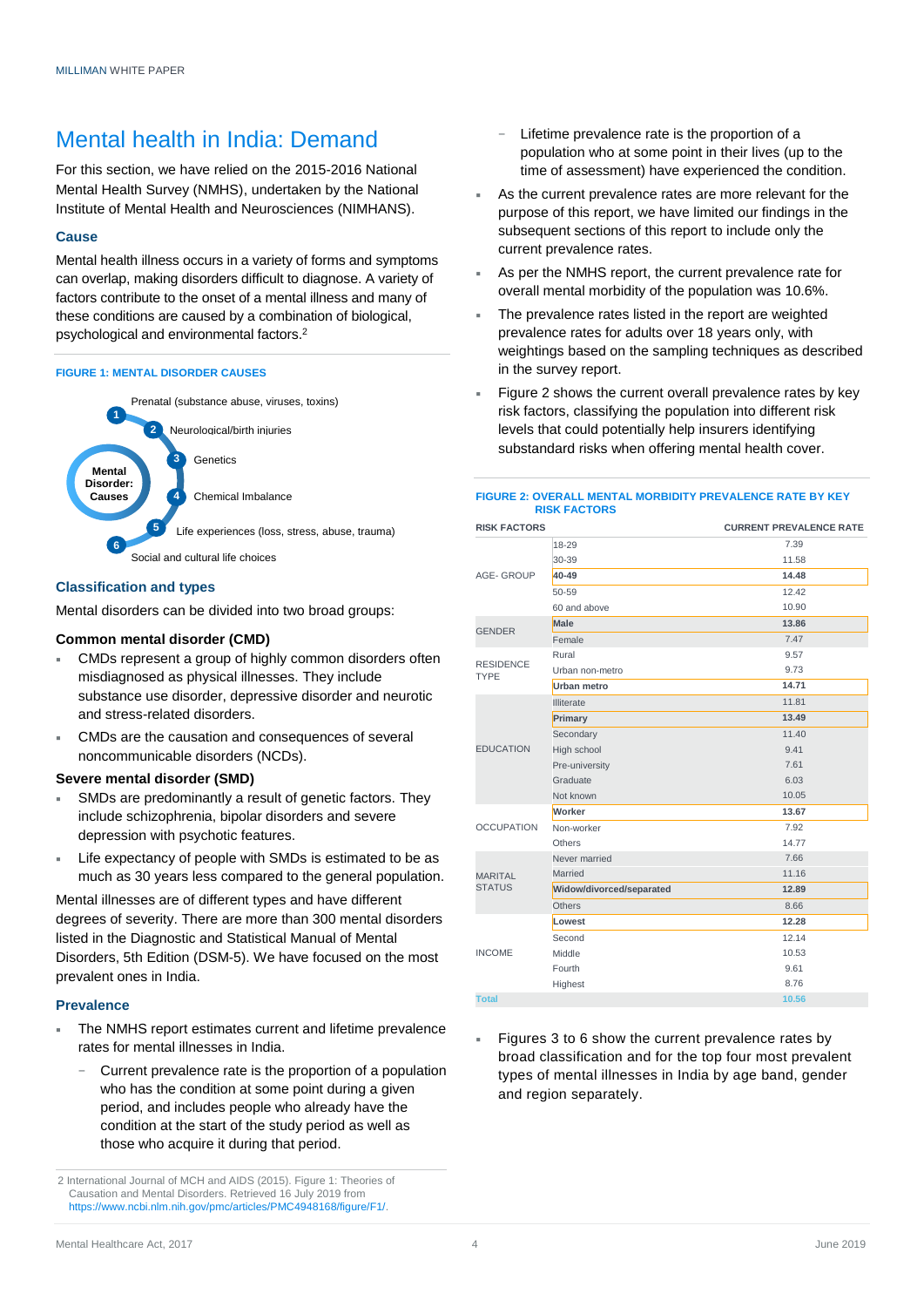



\* With substance use disorder without tobacco





# Mood disorders include depressive disorders and bipolar affective disorders.





# Mood disorders include depressive disorders and bipolar affective disorders.

#### **FIGURE 6: PREVALENCE RATE BY TYPE OF ILLNESS AND REGION#**



# Mood disorders include depressive disorders and bipolar affective disorders.

#### **Comorbidity**

- This section provides a brief description of comorbidity and different types of mental and physical illnesses that may coexist with the different types of mental illnesses.
- Comorbidity refers to the occurrence of more than one disorder at the same time. In the case of mental illness, it may refer to common possible co-occurring mental disorders or co-occurring mental disorders and physical conditions.
- Comorbidity results in lower adherence to medical treatment, higher disability and mortality rates and higher health costs.
- Figure 7 shows the comorbid physical illnesses with respect to the common type of mental disorders. This is based on the research from various publicly available studies.
- The likelihood of having comorbid mental illness is 16%.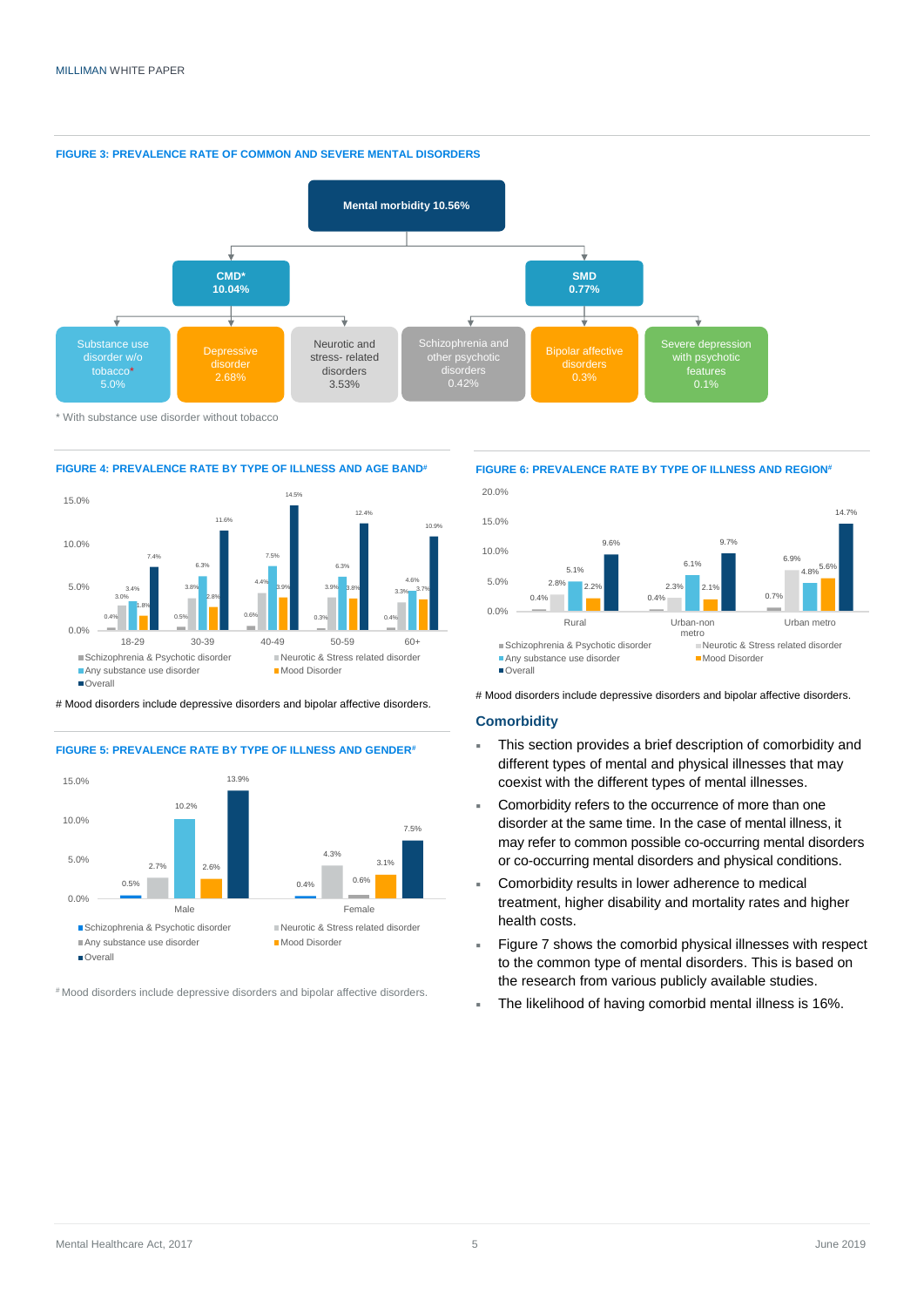| <b>MENTAL ILLNESS</b>                         | Comorbid Physical Illness |                               |                                |                         |                           |                         |                            |                                  |                         |                           |                            |                         |                  |
|-----------------------------------------------|---------------------------|-------------------------------|--------------------------------|-------------------------|---------------------------|-------------------------|----------------------------|----------------------------------|-------------------------|---------------------------|----------------------------|-------------------------|------------------|
|                                               | Hypertension              | Cardiov<br>ascular<br>disease | Cerebro<br>vascular<br>disease | <b>Diabetes</b>         | Obesity                   | Migraine                | Respirat<br>ory<br>disease | Gastroint<br>estinal<br>diseases | Cancer                  | Infectio<br>us<br>disease | Parkins<br>on's<br>disease | Osteop<br>orosis        | Liver<br>disease |
| Anxiety/panic disorder                        | $\mathbf x$               | $\overline{\mathbf{X}}$       |                                |                         |                           |                         |                            |                                  |                         |                           |                            |                         |                  |
| Depression                                    |                           | $\overline{\mathbf{X}}$       |                                |                         | $\overline{\mathbf{X}}$   |                         |                            | $\boldsymbol{\mathsf{X}}$        |                         |                           |                            |                         |                  |
| Bipolar disorder                              |                           | $\overline{\mathbf{X}}$       |                                | $\overline{\mathbf{X}}$ | $\overline{\mathbf{X}}$   | $\overline{\mathbf{X}}$ |                            |                                  |                         |                           |                            |                         |                  |
| Generalised anxiety<br>disorder               |                           | $\overline{\mathbf{X}}$       |                                |                         |                           |                         |                            | $\overline{\mathbf{X}}$          |                         |                           |                            |                         |                  |
| Schizophrenia and other<br>psychotic disorder | $\overline{\mathbf{X}}$   | $\overline{\mathbf{X}}$       |                                | $\overline{\mathbf{X}}$ |                           |                         |                            |                                  | $\overline{\mathbf{X}}$ |                           | $\overline{\mathbf{X}}$    |                         |                  |
| Neurotic and stress-<br>related disorder      | $\mathbf x$               | $\overline{\mathbf{X}}$       |                                | $\overline{\mathbf{X}}$ |                           | $\mathbf x$             |                            |                                  |                         |                           |                            |                         |                  |
| Mood disorder                                 |                           | $\overline{\mathbf{X}}$       |                                |                         | $\boldsymbol{\mathsf{X}}$ |                         |                            | $\mathbf x$                      |                         |                           |                            |                         |                  |
| Substance use<br>disorders                    | $\overline{\mathbf{X}}$   | $\overline{\mathbf{X}}$       | $\boldsymbol{\mathsf{x}}$      |                         |                           |                         |                            |                                  |                         | $\overline{\mathbf{X}}$   |                            | $\overline{\mathbf{X}}$ | X                |
| Phobic anxiety disorder                       | X                         | $\overline{\mathbf{X}}$       |                                |                         |                           | $\overline{\mathbf{X}}$ |                            | $\boldsymbol{\mathsf{X}}$        |                         |                           |                            |                         |                  |
| Suicide                                       | $\boldsymbol{\mathsf{x}}$ | $\overline{\mathbf{X}}$       | $\overline{\mathsf{X}}$        |                         |                           |                         | $\mathbf x$                | $\overline{\mathbf{X}}$          |                         |                           |                            |                         |                  |

#### **FIGURE 7: PREVALENCE OF COMORBID PHYSICAL ILLNESS**

### Mental health in India: Supply

#### **Provision for mental healthcare: Infrastructure**

- The provision of public mental healthcare in India is a joint responsibility of the central and state governments. The responsibility of mental health falls under the domain of the Ministry of Health and Family Welfare (MoHFW).
- Mental health services are provided mainly through psychiatric hospitals, psychiatric nursing homes, observation wards, day centres, inpatient treatment in general hospitals, ambulatory treatment facilities and other facilities such as halfway houses.
- There has also been an increasing involvement of nongovernmental organisations (NGOs) and the private sector in providing mental healthcare to the community.
- There are three centrally run mental health institutes, 40 state-run mental hospitals and 398 departments of psychiatry in various medical colleges (183 in government and 215 in private) equipped to treat patients suffering from mental illness across the country.

#### **Provision for mental healthcare: Resources**

 As per the NMHS, undertaken in 12 states across six regions, the mental healthcare human resources (per 100,000 population) are shown in Figure 8.

#### **FIGURE 8: MENTAL HEALTH RESOURCES PER 100,000 POPULATION<sup>3</sup>**

| <b>MENTAL HEALTH PROFESSIONAL</b>                           | PER 100,000<br><b>POPULATION</b> |
|-------------------------------------------------------------|----------------------------------|
| Psychiatrists                                               | 4.64                             |
| Medical doctors trained in mental health                    | 19.98                            |
| Clinical psychologists                                      | 1.56                             |
| Nurses trained in mental health                             | 22.69                            |
| Nurses with Diploma of Nursing Practice (DNP) qualification | 0.64                             |
| Psychiatric social workers                                  | 1.32                             |
| Rehabilitation workers and special education teachers       | 21.86                            |
| Professional and paraprofessional psychosocial counsellors  | 68.75                            |

#### **Treatment options**

- Mental illnesses can vary greatly even amongst those with the same mental health diagnosis. This makes it unlikely to have a standard protocol for the treatment of mental health disorders.
- For conditions with no definite cure, treatment aims to reduce symptoms, address underlying causes, if any, and make the condition manageable.
- We have listed in Figure 9 the traditional treatment options that may be used on their own and in combination with other treatments in individual or group settings.

<sup>3</sup> Information obtained from Indian Association of Clinical Psychologists.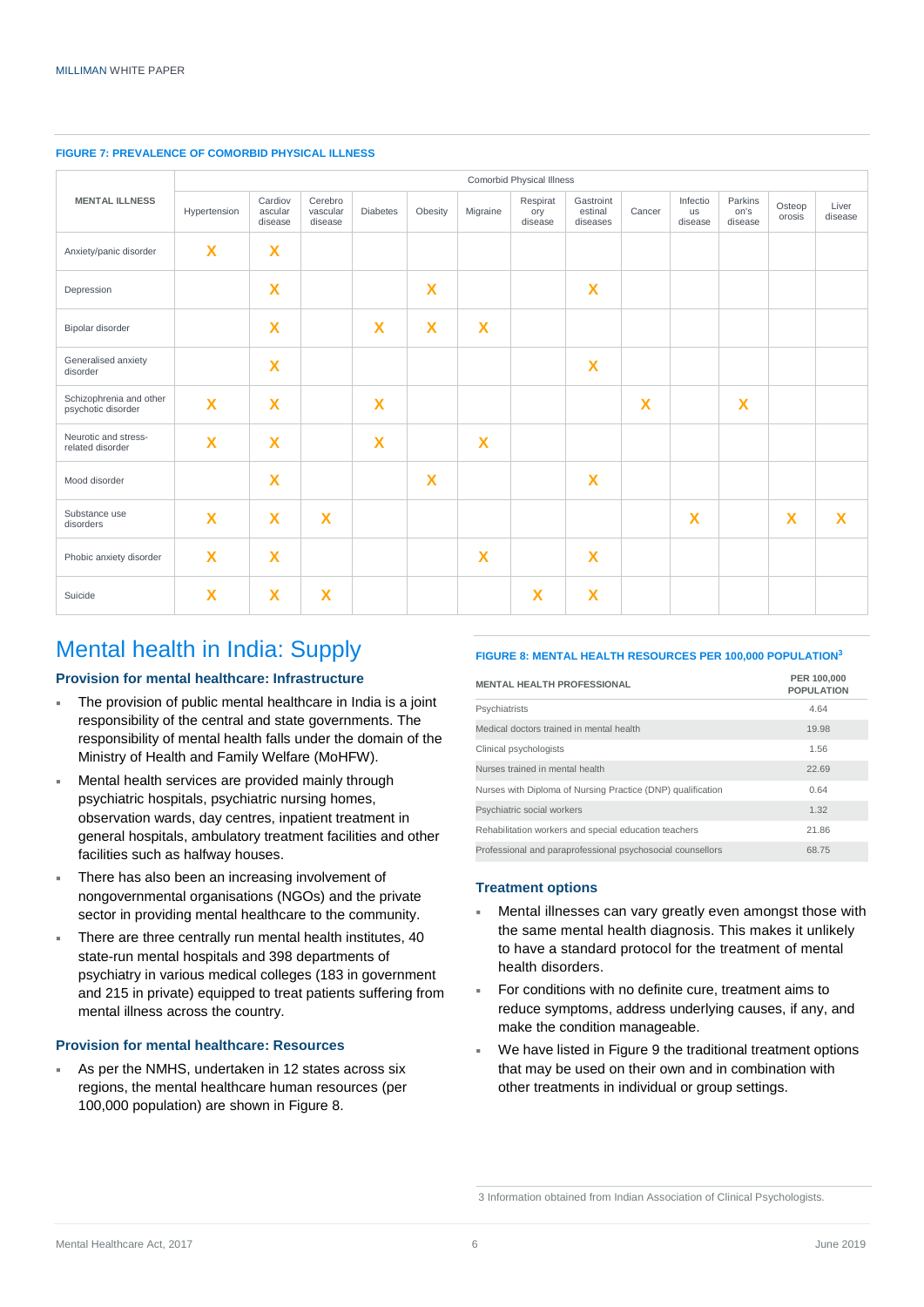#### **FIGURE 9: TREATMENT OPTIONS <sup>4</sup>**

| <b>TYPE OF</b><br><b>TREATMENT</b>      | <b>WHO MAY NEED IT?</b>                                                                                                                                                                                                           |
|-----------------------------------------|-----------------------------------------------------------------------------------------------------------------------------------------------------------------------------------------------------------------------------------|
| Psychiatric<br>hospitalisation          | Those with severe mental health symptoms, hallucinations or<br>delusions, suicidal or homicidal ideation or who have not slept or eaten<br>for days and lost the ability to care for themselves due to mental health<br>symptoms. |
| Inpatient/<br>residential treatment     | People who require constant medical supervision as well as those with<br>relatively severe, long-term symptoms who have not shown significant<br>progress after outpatient mental health intervention.                            |
| Outpatient treatment                    | Those with mild to moderate symptoms, a solid support system and<br>the ability to function outside of the treatment environment.                                                                                                 |
| Psychotherapy                           | Used to treat a wide range of mental health conditions.                                                                                                                                                                           |
| Medication                              | Used to treat a wide range of mental health conditions such as<br>depression, generalised anxiety, social anxiety, panic attacks,<br>insomnia, bipolar disorders, mood disorders, schizophrenia and other<br>psychotic disorders. |
| Brain-stimulation<br>treatments         | Used in conjunction with traditional forms of treatment to help improve<br>the mental health and well-being of the patient.                                                                                                       |
| Complementary/<br>alternative treatment | Used in conjunction with traditional forms of treatment to treat a wide<br>range of mental health conditions.                                                                                                                     |

 Along with the traditional treatment options, a plethora of mental well-being applications in the market claim to improve the mental well-being of a person. In addition to this, a lot of clinical research is focused on the use of virtual reality to assess its feasibility as a potential tool for diagnosis and treatment of mental health conditions. Virtual reality can create convincingly realistic simulations of experiences that may provoke symptoms, and it can do so consistently, potentially making diagnoses more objective—or at least less subjective.<sup>5</sup>

## Mental health in India: Demandsupply gap

- The supply-side barriers include insufficient, inequitably distributed, and inefficiently used resources for continued care and lack of counseling services and rehabilitation centres.
- The table in Figure 10 summarises the need and availability of mental healthcare professionals in the country, suggesting greater shortage at lower skill levels.

| <b>MENTAL HEALTH</b><br><b>PROFESSIONALS</b> | NFFD*  | <b>AVAILABILITY</b> | <b>AVAILABILITY/NEED</b> |
|----------------------------------------------|--------|---------------------|--------------------------|
| <b>PSYCHIATRISTS</b>                         | 11.500 | 3.800               | 33%                      |
| CLINICAL PSYCHOLOGISTS                       | 17.250 | 898                 | $-5%$                    |
| PSYCHIATRIC SOCIAL WORKERS                   | 23,000 | 850                 | $-4%$                    |
| <b>PSYCHIATRIC NURSES</b>                    | 3.000  | 1.500               | 50%                      |

**FIGURE 10: MENTAL HEALTH PROFESSIONALS IN INDIA<sup>6</sup>**

\* Estimated using a norm of 1 psychiatrist per 100,000 population, 1.5 clinical psychologists per 100,000 population, 2 psychiatric social workers per 100,000 populations and 1 psychiatric nurse per 10 psychiatric beds.<sup>7</sup>

- 4 PsychGuides.com. Types of Mental Health Treatments. Retrieved 16 July 2019 from https://www.psychquides.com/quides/types-of-mental-health-treatment
- 5 Chandler, S. (15 January 2019). Virtual reality's latest use? Diagnosing mental illness. Wired. Retrieved 16 July 2019 fro[m https://www.wired.com/story/virtual](https://www.wired.com/story/virtual-realitys-latest-use-diagnosing-mental-illness/)realitys-latest-use-diagnosing-mental-
- 6 Mirza, A. & Singh, N. (4 September 2017). Mental Health Policy in India: Seven Sets of Questions and Some Answers. University of California, Santa Cruz. Retrieved 16 July 2019 fro[m https://economics.ucsc.edu/research/downloads/](https://economics.ucsc.edu/research/downloads/mirza_singh_mental_health_04sep1.pdf) [mirza\\_singh\\_mental\\_health\\_04sep1.pdf.](https://economics.ucsc.edu/research/downloads/mirza_singh_mental_health_04sep1.pdf)
- 7 Directorate General of Health Services, Ministry of Health and Family Welfare, Government of India (2002). National Survey of Mental Health Resources (May-July 2002).
- The demand-side barriers include social stigma and poor awareness about the symptoms of mental illness.
- People tend to seek expensive private care due to low-quality care and poor availability of doctors in the public sector. As per the NMHS 2015-2016 report, median out-of-pocket expenditure per month on mental healthcare was about INR 1,000 to INR 1,500. This presents a significant challenge to households with low income, where the prevalence of mental illness is much higher than the average. The table in Figure 11 shows the median monthly cost of treatment for different types of mental health disorders.

#### **FIGURE 11: MEDIAN MONTHLY COST OF TREATMENT FOR DIFFERENT MENTAL DISORDERS**

| <b>MENTAL DISORDER</b>                                | <b>MONTHLY TREATMENT COST (INR)</b> |
|-------------------------------------------------------|-------------------------------------|
| ALCOHOL USE DISORDER                                  | 2.250                               |
| SCHIZOPHRENIA AND OTHER PSYCHOTIC<br><b>DISORDERS</b> | 1.000                               |
| <b>BIPOLAR AFFECTIVE DISORDER</b>                     | 2.000                               |
| DEPRESSIVE DISORDER                                   | 1.500                               |
| <b>NEUROSIS</b>                                       | 1.500                               |
| <b>EPILEPSY</b>                                       | 1.500                               |

- Many states have mobile mental units and de-addiction centres that provide mental health services but the existing facilities still seem inadequate, with limited care accessibility. At times, the listed essential drugs expected to be available under local primary health centres (PHCs) and community health centres (CHCs) for mental healthcare are not available continuously.<sup>8</sup>
- India spends less than 1% of its total health budget on mental health compared to the global average of 3%.<sup>9</sup> While the national and district health programmes have sought to bridge this gap by integrating mental healthcare at the primary level of the public health system, they face significant implementation challenges, resource constraints, infrastructure gaps, financial deficits and sociocultural barriers.
- According to the NMHS 2015-2016 report, nearly 85% of persons suffering from mental disorders had not received any treatment despite the presence of illness for more than 12 months. The treatment gap was more than 70% for major mental disorders and 85.2% for depressive disorders. Figure 12 provides the treatment gap by mental illnesses.
- Currently, there are no specific public insurance programmes for mental healthcare in India. The Ayushman Bharat Yojana—Pradhan Mantri Jan Arogya Yojana (AB PMJAY)—launched recently by the central government to provide comprehensive health services includes mental illnesses as one of the conditions covered under the scheme. Given the greater reach of this scheme, it may help increase health awareness and help bridge the demand-side and supply-side barriers to promote mental well-being of the people.

8 Mirza & Singh, op cit.

<sup>9</sup> Global average spending percentage based on Mental Health Atlas survey conducted by WHO in 2014.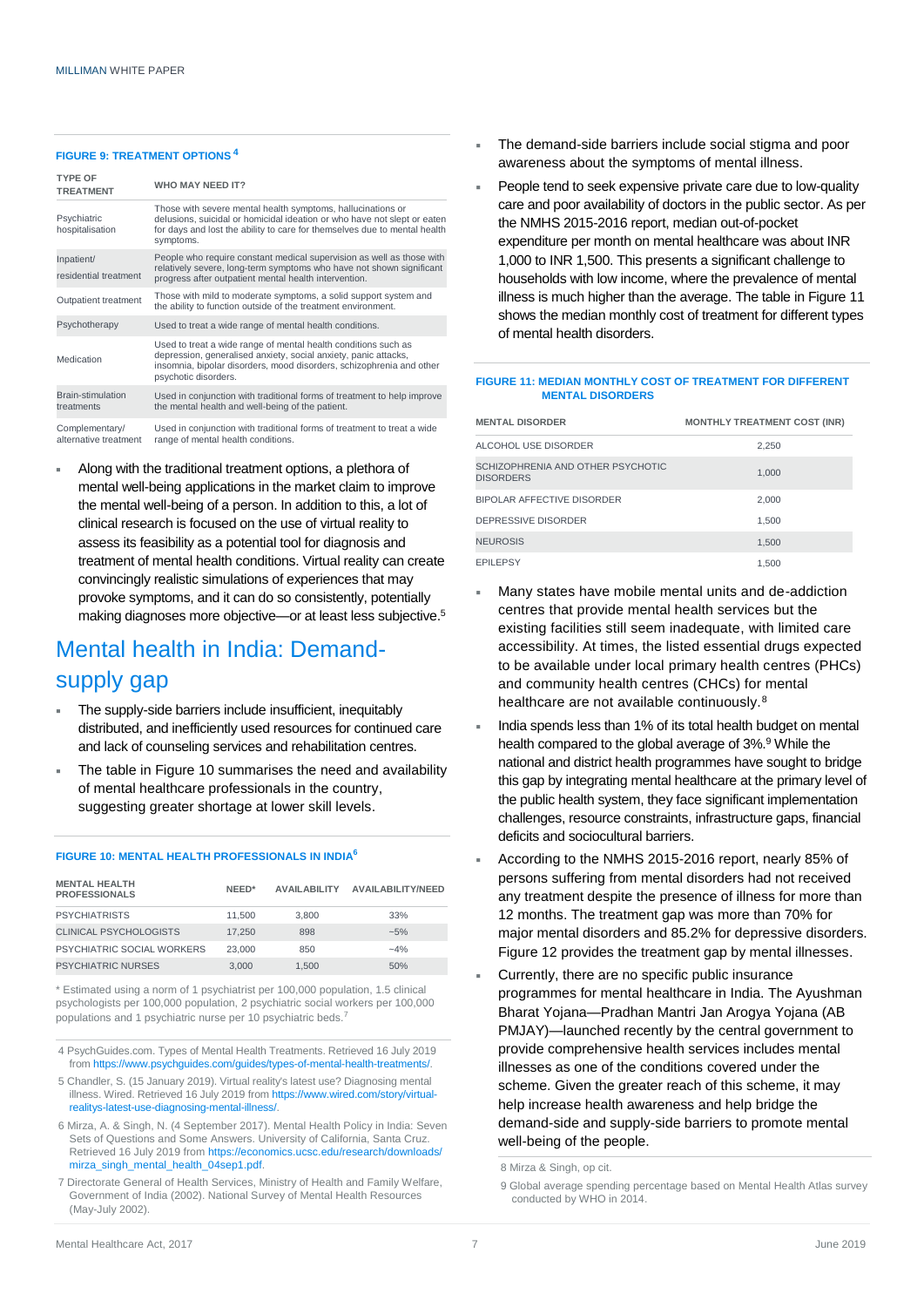

### Industry survey

As a part of the research, we conducted a survey amongst Indian insurers to understand the market's interpretation of the Act and its potential impact on the industry. We shared the survey with 17 appointed actuaries and nine underwriters in the industry. Of these, three appointed actuaries and six underwriters responded to our survey. We have summarised the findings of our survey below.

#### **Product design**

#### **Definition of mental illness:**

We asked the respondents to comment on the definition of mental illness for their product constructs given the definition of mental illness in the Act.

#### **Results**

Almost 50% of the respondents expect that mental illness will be defined using a list of illnesses included and excluded under the product construct. Other responses included removal of any reference to mental illness in the policy document, defining mental illness as per the Act and with no restriction on coverage post facto except substance abuse.

#### **OUR INSIGHT**

Lists of mental illnesses to be included and excluded in the product construct may result in additional risk considerations for the insurers. They include:

- The Act requires insurers to cover mental illnesses on the same basis as physical illnesses. Disparity in the cover offered for mental illnesses may result in regulatory action against the insurer.
- Limited mental illnesses covered under the product construct may be seen as limited cover, resulting in higher lapses and lower new business growth.

Restricted lists of exclusions may expose insurers to the risk of covering mental illnesses that they do not intend to cover but failed to include in the exclusion list.

#### **Evolution of product design:**

We asked the respondents about their expectations of the evolution of product design with the inclusion of mental illnesses. Respondents had the option to select multiple options.

#### **Results**

Popular responses included indemnity cover with hospitalisation for mental illness up to a sub-limit, standalone mental illness product and outpatient covers with fixed numbers of visits and benefit amount.

#### **& OUR INSIGHT**

Mental illness coverage via indemnity cover including hospitalisation for mental illness up to a sub-limit is likely to help with risk management by capping the mental illness claims, but the insurer needs to ensure that the product is compliant.

Standalone products are likely to expose insurers to a lot of risk in terms of:

- − Anti-selection
- Low self-awareness about mental illness and hence nondisclosure
- Difficulty with diagnoses of mental illness and hence the underwriting loads
- Lack of insured data to accurately estimate the risk cost of the product
- Lack of providers that deliver mental health services

Outpatient Department (OPD) covers are likely to include coverage for common mental disorders that have relatively high prevalence rates. This could result in high premium rates making the product uncompetitive and difficult to sell.

<sup>10</sup> National Mental Health Survey of India, 2015-16: Prevalence, Pattern and Outcomes. Retrieved 16 July 2019 fro[m http://www.nimhans.ac.in/sites/default/](http://www.nimhans.ac.in/sites/default/files/u197/NMHS%20Report%20%28Prevalence%20patterns%20and%20outcomes%29%201.pdf) [files/u197/NMHS%20Report%20%28Prevalence%20patterns%20and%20outc](http://www.nimhans.ac.in/sites/default/files/u197/NMHS%20Report%20%28Prevalence%20patterns%20and%20outcomes%29%201.pdf) [omes%29%201.pdf.](http://www.nimhans.ac.in/sites/default/files/u197/NMHS%20Report%20%28Prevalence%20patterns%20and%20outcomes%29%201.pdf)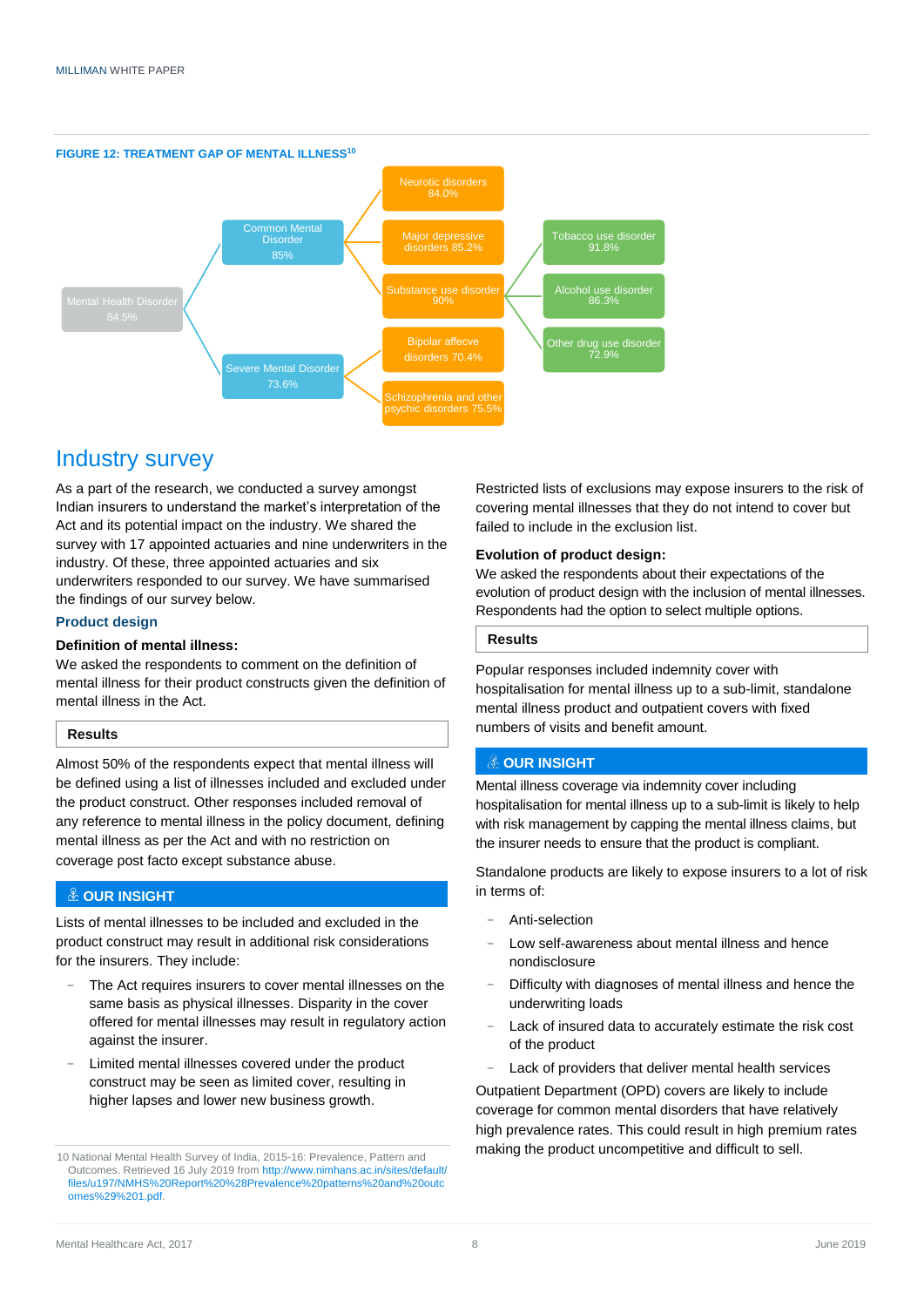#### **Treatment options**

We asked the respondents about the treatment options that are likely to be covered besides allopathy. Respondents had the option to select multiple options.

#### **Results**

Half of the responses (50%) suggested including multiple treatment options like Ayurveda, Unani and homeopathy.

#### **& OUR INSIGHT**

These responses are in line with our expectations, as most insurers already include Ayurveda, yoga and naturopathy, Unani, Siddha and homeopathy (AYUSH) in their standard indemnity covers.

#### **Risk mitigation**

We asked the respondents about the risk mitigation strategies for their product constructs to manage risk arising from covering mental illness. Respondents had the option to select multiple options, as shown in Figure 13.





#### **Results**

As per the survey response, popular risk mitigation options amongst the industry include:

- Preexisting exclusions
- Deductible/copay
- − Annual benefit limit
- − Outpatient visits limit

#### **OUR INSIGHT**

Preexisting exclusions may be challenging to apply given the difficulty of diagnosing mental illness, low self-awareness about mental illnesses and current levels of nondisclosure. The ability and ease of administering such risk mitigation options is another consideration for insurers to make sure that their current systems can handle it.

#### **Underwriting**

#### **Changes to the existing underwriting process**

We asked the respondents about the expected changes in the underwriting process upon inclusion of mental illness within the policy cover. Respondents had the option to select multiple options.

#### **Results**

As per the survey response, the expected underwriting changes included:

- Tele-underwriting/interview for mental health screening
- − Additional questions for mental health assessment.

All the respondents that chose additional questions for mental health assessment also included tele-underwriting in their response.

#### **OUR INSIGHT**

The insurers need to carry out cost-benefit analysis when revising their underwriting processes, giving due consideration to the:

- Uncertainty in the ability to accurately diagnose mental illnesses
- Training of the underwriters for accurate risk assessment for mental illnesses
- Revision of underwriting guidelines for appropriate risk stratification to identify standard and substandard risks and their impact on premiums charged and coverage offered.

#### **Changes in existing risk mitigation strategies for common chronic conditions**

We asked the respondents about the changes in the existing strategies like underwriting, pricing etc. for chronic conditions when present in addition to mental illnesses.

#### **Results**

Most of the respondents are considering additional risk mitigation strategies for mental health disorders only.

#### **OUR INSIGHT**

While most of the respondents are considering additional risk mitigation strategies for mental health disorders only, it is important to note that mental health disorders can be the cause of some noncommunicable diseases and this is likely to impact the existing risk mitigation framework.

#### **Pricing**

#### **Key challenges**

We asked the respondents about the key challenges for pricing mental illness into existing and new products. Respondents had to rate the listed options on a scale of 1 to 5, where 1 represented very low risk and 5 represented very high risk.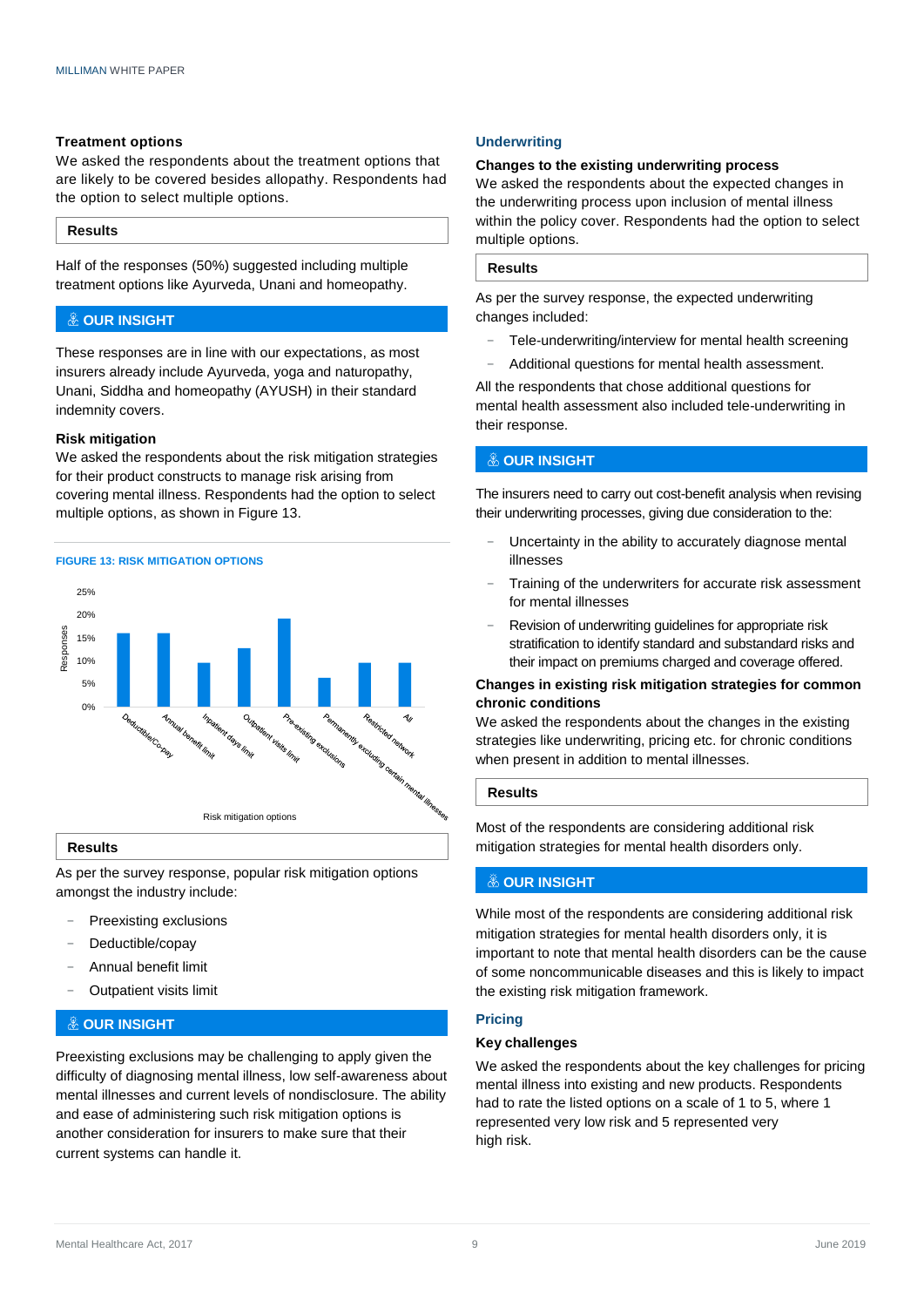**FIGURE 14: PRICING CHALLENGES: RISK LEVELS** 



The respondents had variable views about the level of risk with each of the listed pricing challenges, resulting in a lack of clarity on what is and what is not being covered as the biggest one.

#### **OUR INSIGHT**

Lack of clarity on what is and what is not covered was rated a high to very high risk by 67% of the respondents. We believe it is likely to be a key concern when estimating the price for mental illness cover. Lack of clarity will also result in varying interpretations of coverage and hence the premiums, making it difficult for the policyholder to choose a cover that provides adequate coverage.

Similarly, 67% of the respondents consider change in consumer behaviour or social stigma and low policyholder awareness to be low to moderate risks. Any changes in consumer behaviour or social stigma are likely to have significant impacts on the utilisation of this benefit and hence the claims experience, making it one of the high-risk challenges.

Respondents seem to have varying views on limited mental health supply as a key pricing challenge. The current supply of mental health services is very limited and may not have an impact in the short run, but increased demand due to higher levels of awareness is likely to increase the supply and utilisation of these services in the future and hence the premiums.

Other pricing challenges as commented by respondents included an expectation of the industry moving towards developing institutions such as rest and stress retreats, irrespective of the limited supply of psychiatrists. Given that mental health stays could last longer than two weeks, if the insurers end up providing cover of such stays, the cost of offering insurance will become prohibitive.

#### **Expected claims cost**

We asked the respondents about the likely impact of covering mental health disorders on the expected claims cost.



**Results**

Respondents have a very variable view on the impact of the expected claims cost, with 44% of the respondents expecting it to be between 1% and 3%.

#### **&OUR INSIGHT**

With all the current pricing challenges that an insurer faces, it is very difficult to comment on the impact of the expected claims cost.

#### **Provider network management**

#### **Network providers**

We asked the respondents about the proportion of hospitals in their current networks that provide treatment for mental illness.

#### **Results**

Sixty-seven percent of the respondents said they didn't have any information on the mental health providers in their networks. Thirty-three percent of the respondents have between 1% and 30% of the hospitals in their networks that provide mental illness treatment.

#### **OUR INSIGHT**

The industry needs to first assess the current levels of supply in its networks. Once insurers have clarity on the product offering they need to ensure that they have sufficient provision of services for the benefits that they are intending to cover in their benefit designs.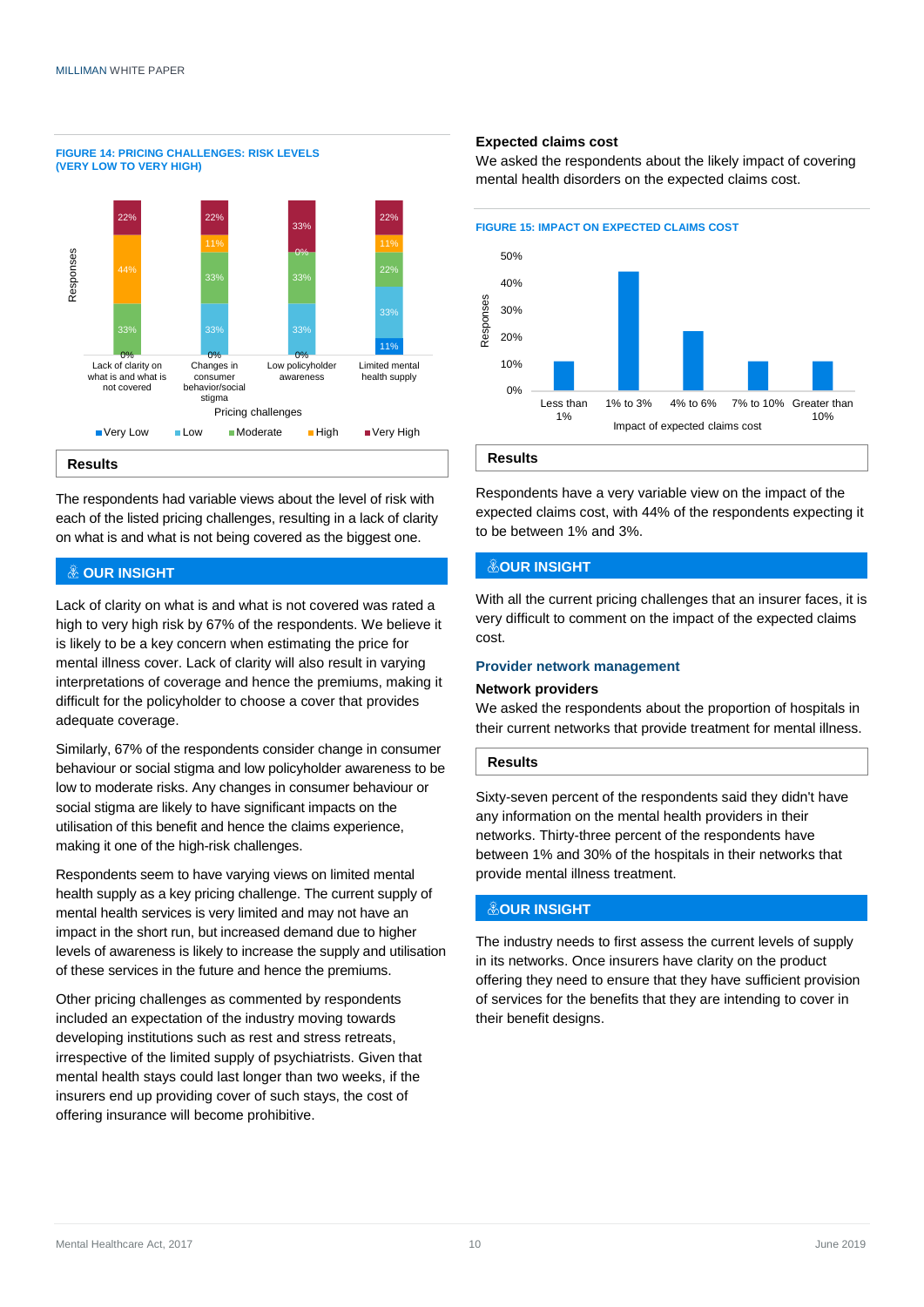### International markets

As a part of this research study, we looked at several international markets to understand the mental health coverage in those countries. We sent out the survey to international consultants who are subject matter experts in health insurance in different countries. In particular, we focused on the United Kingdom (UK), United States of America (USA), Brazil, South Africa and United Arab Emirates (UAE). We have summarised the results of the survey in Figure 16.

#### **FIGURE 16: INTERNATIONAL SURVEY RESULTS**

|                                                      |        | UK                                                                                                                                                    | <b>USA</b>                                                                                                            | <b>BRAZIL</b>                                                                                                                                                                                                              | <b>SOUTH AFRICA</b>                                                                                                                                                                   | <b>UAE</b>                                                                                                                                                                              |
|------------------------------------------------------|--------|-------------------------------------------------------------------------------------------------------------------------------------------------------|-----------------------------------------------------------------------------------------------------------------------|----------------------------------------------------------------------------------------------------------------------------------------------------------------------------------------------------------------------------|---------------------------------------------------------------------------------------------------------------------------------------------------------------------------------------|-----------------------------------------------------------------------------------------------------------------------------------------------------------------------------------------|
| Legislation for private mental<br>insurance cover.   |        | No                                                                                                                                                    | Yes                                                                                                                   | Yes                                                                                                                                                                                                                        | Yes                                                                                                                                                                                   | No                                                                                                                                                                                      |
| Does private insurance cover<br>mental illness?      |        | Yes                                                                                                                                                   | Yes                                                                                                                   | Yes                                                                                                                                                                                                                        | Yes                                                                                                                                                                                   | Yes                                                                                                                                                                                     |
|                                                      |        | (covered under group<br>and comprehensive<br>individual plans only)                                                                                   | (covers substance use<br>disorder as well)                                                                            | (covers list of<br>procedures approved<br>by the regulatory body)                                                                                                                                                          | (covered under<br><b>Prescribed Minimum</b><br>Benefits [PMBs],<br>Medical Schemes Act)                                                                                               | (covered under group<br>and comprehensive<br>individual plans only)                                                                                                                     |
| Type of cover offered                                |        | As core or add-on<br>cover.<br>Inpatient, daycare,<br>outpatient and<br>addiction treatment<br>programme                                              | Inpatient, outpatient,<br>professional,<br>emergency services,<br>prescription drugs                                  | Psychiatric<br>emergencies,<br>appointments,<br>diagnosis,<br>psychotherapy<br>sessions,<br>hospitalisations,<br>treatments etc.                                                                                           | On-site psychologists,<br>'mental health days'<br>and employee<br>assistance<br>programmes under<br>employer group plans.                                                             | Coverage for<br>psychiatric services<br>with annual benefit limit                                                                                                                       |
| Overall mental illness                               |        | 17.0%                                                                                                                                                 | 18.9%                                                                                                                 | 12%                                                                                                                                                                                                                        | 16.5%                                                                                                                                                                                 | 15%                                                                                                                                                                                     |
| prevalence rate*                                     |        | (CMD** prevalence,<br>excludes substance<br>abuse)                                                                                                    | (excludes substance<br>abuse)                                                                                         | (excludes substance<br>abuse disorders)                                                                                                                                                                                    | (includes substance<br>abuse)                                                                                                                                                         | (not known about<br>substance abuse)                                                                                                                                                    |
| Mental<br>prevalence rate*                           | Female | 20.7%<br>(CMD prevalence,<br>excludes substance<br>abuse)                                                                                             | 22.3%<br>(excludes substance<br>abuse)                                                                                | <b>NA</b>                                                                                                                                                                                                                  | <b>NA</b>                                                                                                                                                                             | <b>NA</b>                                                                                                                                                                               |
|                                                      | Male   | 13.2%<br>(CMD prevalence.<br>excludes substance<br>abuse)                                                                                             | 15.1%<br>(excludes substance<br>abuse)                                                                                | <b>NA</b>                                                                                                                                                                                                                  | <b>NA</b>                                                                                                                                                                             | <b>NA</b>                                                                                                                                                                               |
| Top five common mental<br>illnesses with prevalence  |        | CMD-NOS***, 7.8%<br>GAD^, 5.9%                                                                                                                        | Anxiety disorders,<br>18.1%                                                                                           | Depressive/nourish/anx<br>ious disorders, c. 12%                                                                                                                                                                           | Major depressive<br>disorder, c. 5%                                                                                                                                                   | Psychosomatic<br>disorders                                                                                                                                                              |
| rates                                                |        | Depression, 3.3%<br>Phobias, 2.4%<br>$OCD^{\#}$ , 1.3%                                                                                                | Major depression,<br>6.9%<br>Bipolar disorder, 2.6%<br>Schizophrenia, 1.1%                                            | Substance abuse, c.<br>6%                                                                                                                                                                                                  | Agoraphobia, c. 5%<br>Alcohol abuse, c. 5%                                                                                                                                            | Depressive disorders<br>Anxiety disorders                                                                                                                                               |
| Current underwriting<br>practices                    |        | Moratorium<br>underwriting for most<br>individual policies.<br>If medically<br>underwritten based on<br>short/long form, may<br>result in exclusions. | No medical<br>underwriting since<br>Patient Protection and<br>Affordable Care Act<br>(ACA) except for<br>tobacco use. | Risk selection strictly<br>prohibited for individual<br>plans.<br>Underwriting allowed<br>for group plans at<br>portfolio level and not<br>beneficiary level.<br>Two-year waiting<br>period for preexisting<br>conditions. | Three-month waiting<br>period or 12-month<br>waiting period<br>depending upon<br>individual's prior<br>medical scheme and<br>whether the person<br>voluntarily changed the<br>scheme. | Medical underwriting<br>(forms include)<br>questions on mental<br>health).                                                                                                              |
| Separate assessments for<br>mental health?           |        | No                                                                                                                                                    | No                                                                                                                    | <b>No</b>                                                                                                                                                                                                                  | <b>No</b>                                                                                                                                                                             | No                                                                                                                                                                                      |
| Key challenges with offering<br>mental illness cover |        | Regulation of the<br>benefit.                                                                                                                         | <b>NA</b>                                                                                                             | No underwriting, anti-<br>selection, ageing<br>population, revision of<br>list of mandatory<br>procedures every two<br>years, restriction on<br>premium increases for<br>individual plans.                                 | Issues with coding<br>practices to get cover<br>under PBM; suicides,<br>self-attempted injuries<br>are common<br>exclusions covered<br>under emergencies;<br>high HIV/AIDS infection  | Limited data and lack<br>of details for pricing,<br>limited supply, no<br>clarity on who will bear<br>the cost of increased<br>coverage once Mental<br>Health Law becomes<br>effective. |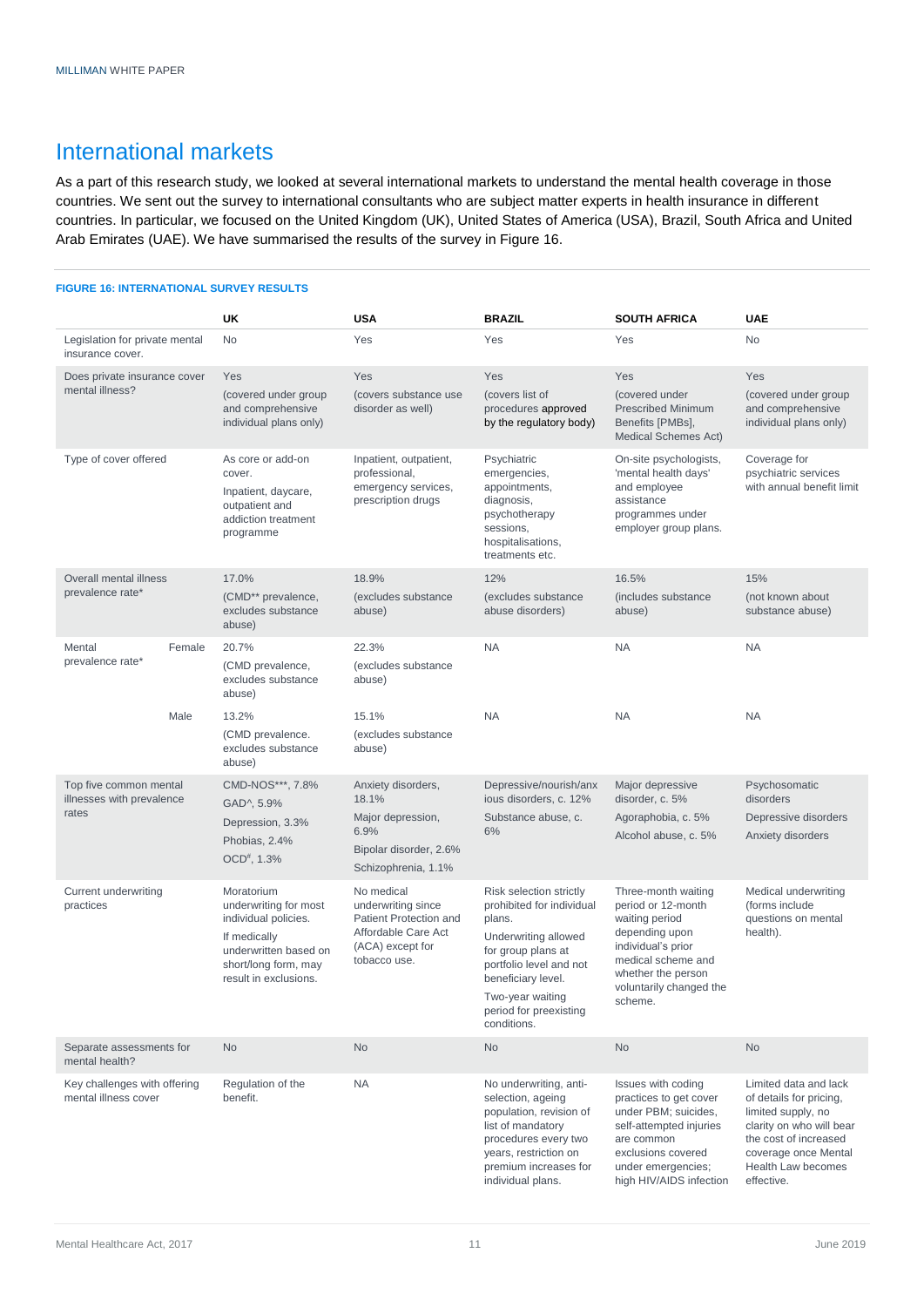|                                     | UK                                                                                                                 | <b>USA</b>                                                                                                                                                                                                                   | <b>BRAZIL</b>                                                                                                                                                                                                                                                     | <b>SOUTH AFRICA</b><br>rate affecting mental<br>health prevalence.                                                                  | <b>UAE</b>                                                                                                                                                                                                                                                                                                                                                            |
|-------------------------------------|--------------------------------------------------------------------------------------------------------------------|------------------------------------------------------------------------------------------------------------------------------------------------------------------------------------------------------------------------------|-------------------------------------------------------------------------------------------------------------------------------------------------------------------------------------------------------------------------------------------------------------------|-------------------------------------------------------------------------------------------------------------------------------------|-----------------------------------------------------------------------------------------------------------------------------------------------------------------------------------------------------------------------------------------------------------------------------------------------------------------------------------------------------------------------|
| Risk mitigation mechanisms          | Annual benefit limits,<br>day limits, visit limits.<br>Specialist case<br>management<br>programmes.                | <b>NA</b>                                                                                                                                                                                                                    | Copays on mental<br>illness treatment like<br>psychotherapy and<br>psychiatric<br>hospitalisation etc.                                                                                                                                                            | <b>NA</b>                                                                                                                           | <b>NA</b>                                                                                                                                                                                                                                                                                                                                                             |
| Evolution of mental health<br>cover | Level of cover offered<br>has decreased over the<br>years, as it is a<br>relatively expensive<br>benefit to cover. | <b>Mental Health Parity</b><br>and Addiction Equity<br>Act (MHPAEA) along<br>with the ACA prevents<br>insurers from imposing<br>less favourable limits<br>on mental<br>health/substance use<br>disorder (MH/SUD)<br>benefits | Mental health excluded<br>under private insurance<br>until 1998. In 1998, a<br>new law mandated the<br>cover for mental illness<br>as defined under the<br>covered list of<br>procedures. Public<br>policies are also<br>encouraging mental<br>health treatments. | Mental health, which<br>may have been<br>excluded before, is<br>now covered with the<br>introduction of PBMs in<br>the early 2000s. | Shift towards<br>integrating mental<br>health services into<br>primary care and<br>allocating more<br>resources to smaller<br>community mental<br>health facilities. Mental<br>health identified as one<br>of the top five health<br>challenges facing the<br>Middle East.<br>Regulators are working<br>towards including<br>mental health under<br>health insurance. |

\* General population prevalence rates

\*\* CMD: Common mental disorders

\*\*\* CMD-NOS: not otherwise specified

^ GAD: Generalised anxiety disorders

# OCD: Obsessive compulsive disorders

#### $\ddot{\&}$  KEY LEARNINGS

As per the Lancet Commission report on global mental health and sustainable development, mental health disorders are on the rise in every country in the world and could cost the global economy up to \$16 trillion between 2010 and 2030 if a collective failure to respond is not addressed. With the rising importance of mental well-being globally, countries are putting greater emphasis on the mental health of their citizens.

The survey shows that while not all the countries may have legislation for private insurance for mental health, all countries do offer some mental health insurance cover, ranging from inpatient hospitalisation to outpatient cover and prescription drugs. Indian insurers could possibly use a combination of such covers with appropriate benefit limits to ensure risk management.

Amongst the countries surveyed, the USA has the highest prevalence rate of mental illness followed closely by the UK. Where statistics for the prevalence rate by gender were available, mental illness prevalence was found to be much higher amongst females, unlike India where the mental illness prevalence is much higher amongst males, primarily driven by higher substance use disorder prevalence.

Most of the countries have limited levers to manage risk through underwriting and there is usually no separate assessment for mental health. Insurers use benefit limits, copays and specialist case management programmes to manage the risk.

The key challenges faced in the survey countries include anti-selection due to limited underwriting, claims management, regulatory changes, issues with coding practices and limited supply. Indian insurers also face these challenges and an early grasp over these issues will help the insurers provide adequate and affordable coverage in the long run.

Coverage for mental illness has increased over the years as countries are realising the importance of mental well-being and the potential economic loss that this condition poses.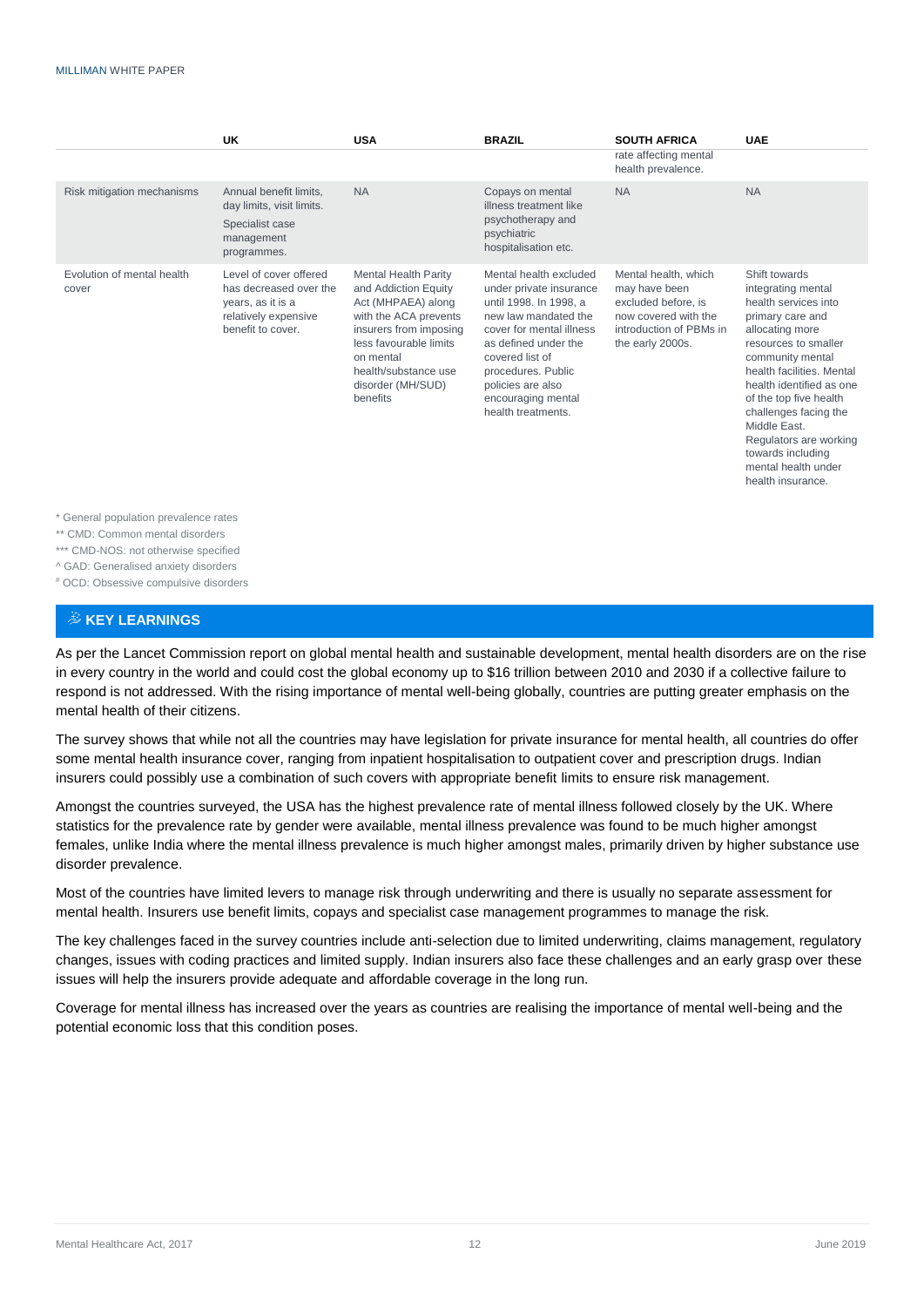### **Conclusions**

Mental illness cover is a fairly new concept for the insurance market in India. As insurers start offering products to comply with the Act, we have concluded the paper by listing key considerations and recommendations for the insurers.

#### **Product design**

- Definition of mental illness is a key element for designing a product. Lack of clarity in mental illness definition and hence coverage offered will result in:
	- Difficulties in designing a product that meets the needs of all the stakeholders.
	- Financial and reputational implications.
	- Significantly varying levels of 'mental illness' covers in the market, making it difficult for a policyholder to select an adequate level of cover for himself or herself.
- Insurers will also need to design appropriate offerings for mental illness cover for different products, keeping in mind the customer needs met by each product and the current and care delivery infrastructure for mental health.
- The industry and IRDAI need to work together to establish a standard definition of mental illness that the insurers are expected to cover under the plan, as seen in some of the international markets.
- IRDAI is currently working on the regulations for a standardised health insurance product and this may help in defining a level of mental illness cover that could be offered under the policies.
- Increased demand for mental health services upon inclusion of mental illness in the health insurance products may result in further evolution of the product design as the supply increases to meet the increased demand.

#### **Pricing**

- Definition of mental illness and hence coverage level is a key element of pricing.
- We believe that the uncertainty around coverage for mental illness, lack of relevant data, limited mental health supply and social stigma and changes in policyholder behaviour after the implementation of the Act make it difficult to quantify the impact on pricing.
- With the majority of the plans in the market offering hospitalisation cover only, the impact on the expected cost may not be significant in the short run. However, increased availability of comprehensive plans with all-inclusive cover, policyholder awareness and supply is likely to result in increased utilisation of services in the future.
- Given that some of the companies have already started offering cover for mental illness and others are considering offering cover in their new and existing products, companies should consider appropriate contingency margins to allow for lack of relevant data, uncertainty in claims experience, current underreporting of mental illness prevalence and changes in policyholder behaviour.

#### **Underwriting**

- As per the industry survey, insurers are considering revising their current underwriting practices to include separate assessments for mental health via additional questions and tele-underwriting. They also plan to revisit the existing risk assessment strategies for common chronic conditions when present in addition to mental illness. When doing so, insurers need to ensure that the updated practices and guidelines are in line with their underwriting philosophies and approved by their boards to ensure regulatory compliance.
- Revised guidelines will necessitate system updates and training of the underwriters to handle cases with preexisting mental illness or those with the likelihood of developing mental illness because of preexisting chronic conditions.

#### **Sales and marketing**

- Insurers will need revise their sales and marketing material to ensure it clearly states the benefits covered under the policy.
- Insurers will need to train sales staffs, agents and brokers to ensure they clearly understand the additional coverage offered by the company.

#### **Data**

 There is no insured data on mental illness and its treatment. The 2015-2016 NMHS, commissioned by the Ministry of Health & Family Welfare, is intended to provide a nationally representative mental health study on the burden and patterns of mental health problems. It may be used as the basis for pricing in the absence of any other credible data source available, with appropriate adjustments to reflect the insured population characteristics.

#### **Claims processing and management**

- Insurers will need to make policy and claims system updates to capture relevant information related to mental illness.
- Lack of experienced and skilled claims assessors capable of handling mental illness claims is likely to affect insurers' claims processes, including preauthorisation and acceptance or rejection of claims. Difficulty in diagnosing mental illness conditions and policyholders' own lack of mental health awareness will exacerbate this issue.
- While mental health conditions are recognised in the latest international classification of diseases (ICD-10), there are currently no reliable biomedical markers to indicate the presence or severity of common prevalent mental health conditions. As a result, the conditions may only be diagnosed at a later stage, making it difficult to carry out early interventions and save costs.
- Symptoms for mental illnesses may vary over time with original diagnoses no longer valid, causing changes in the course of treatment and inefficiencies in case management.

#### **Reserving**

 Insurers may need to make separate provision for the claims due to mental illnesses because of uncertainty in the claims experience and potential long lengths of stay.